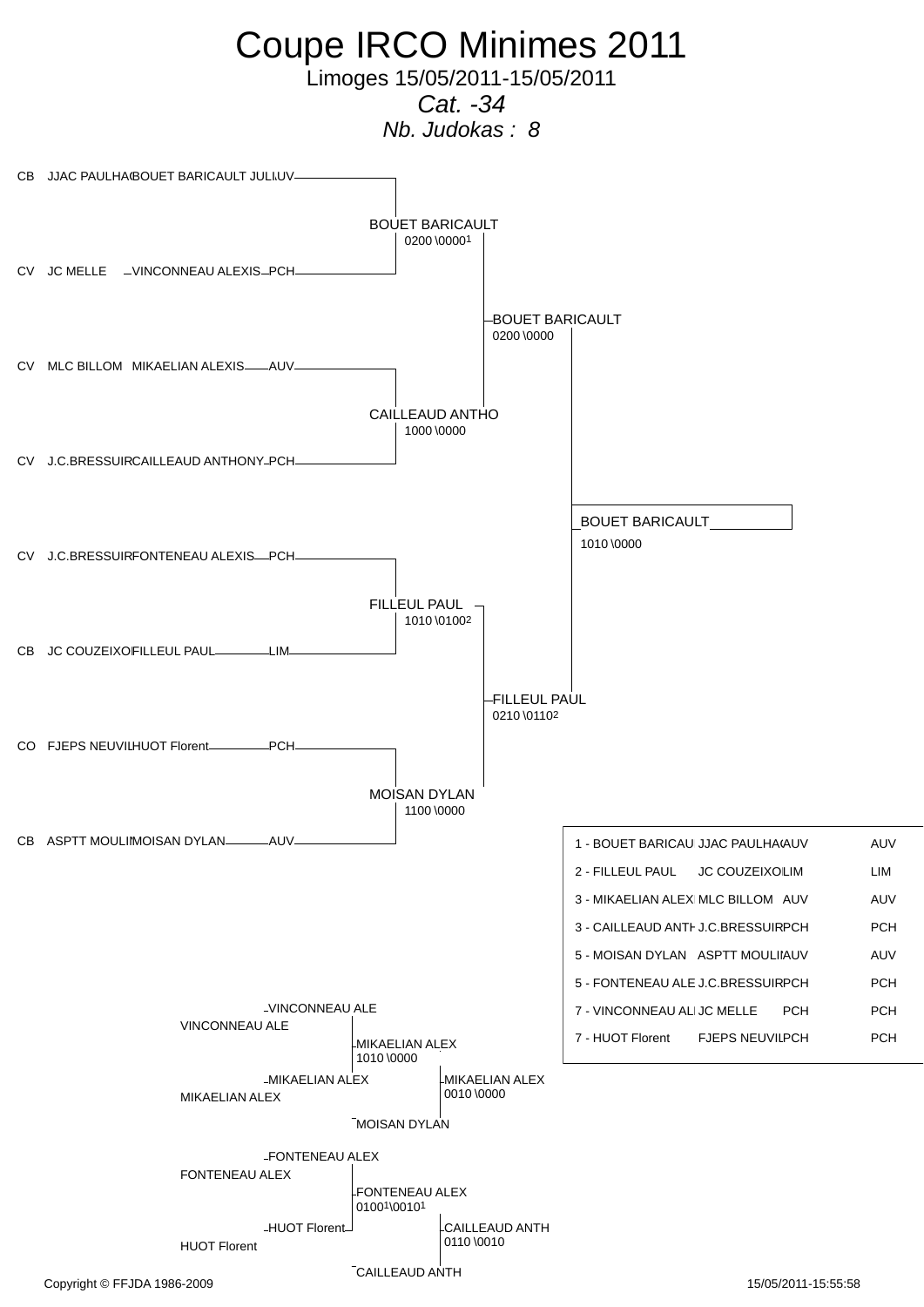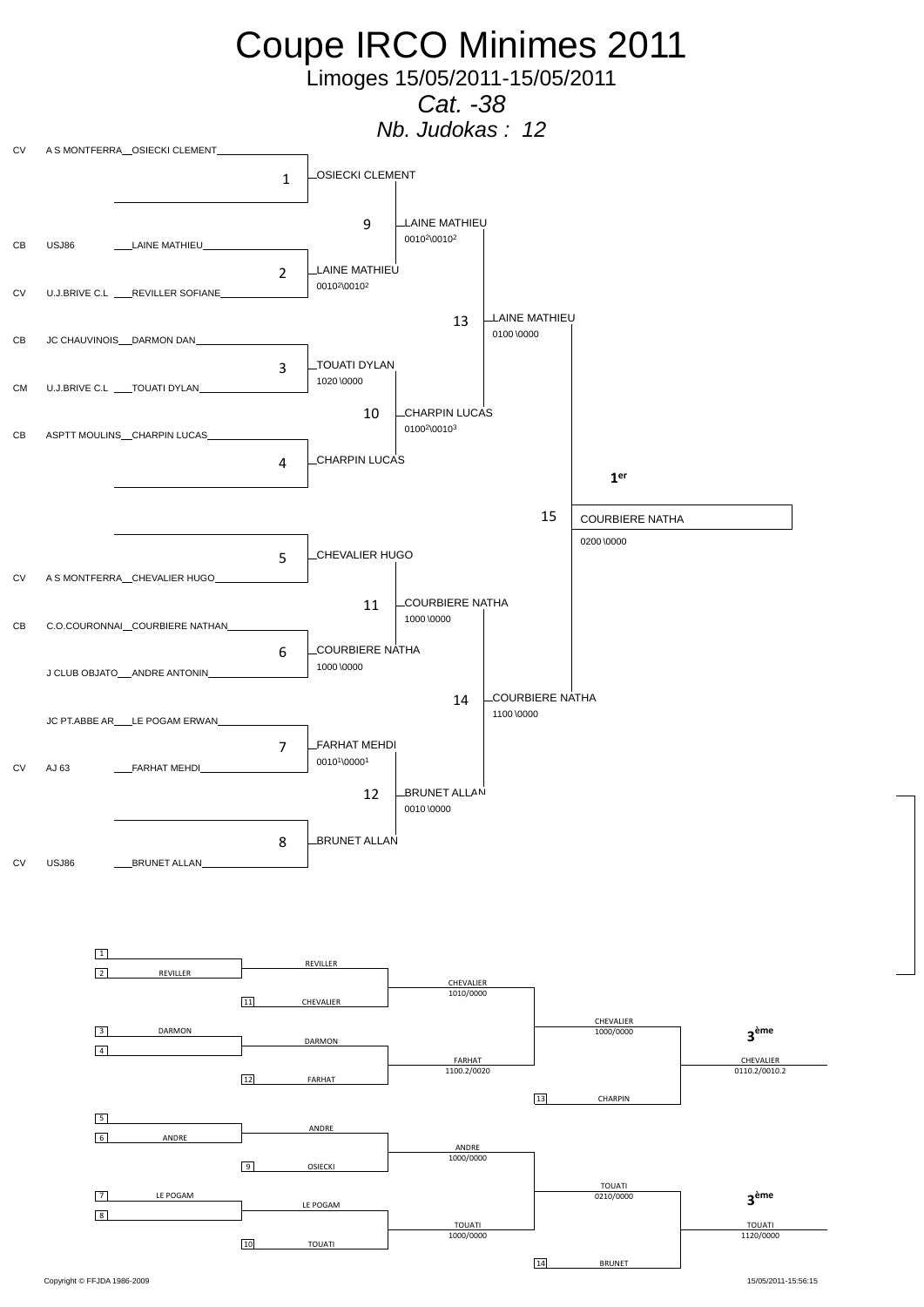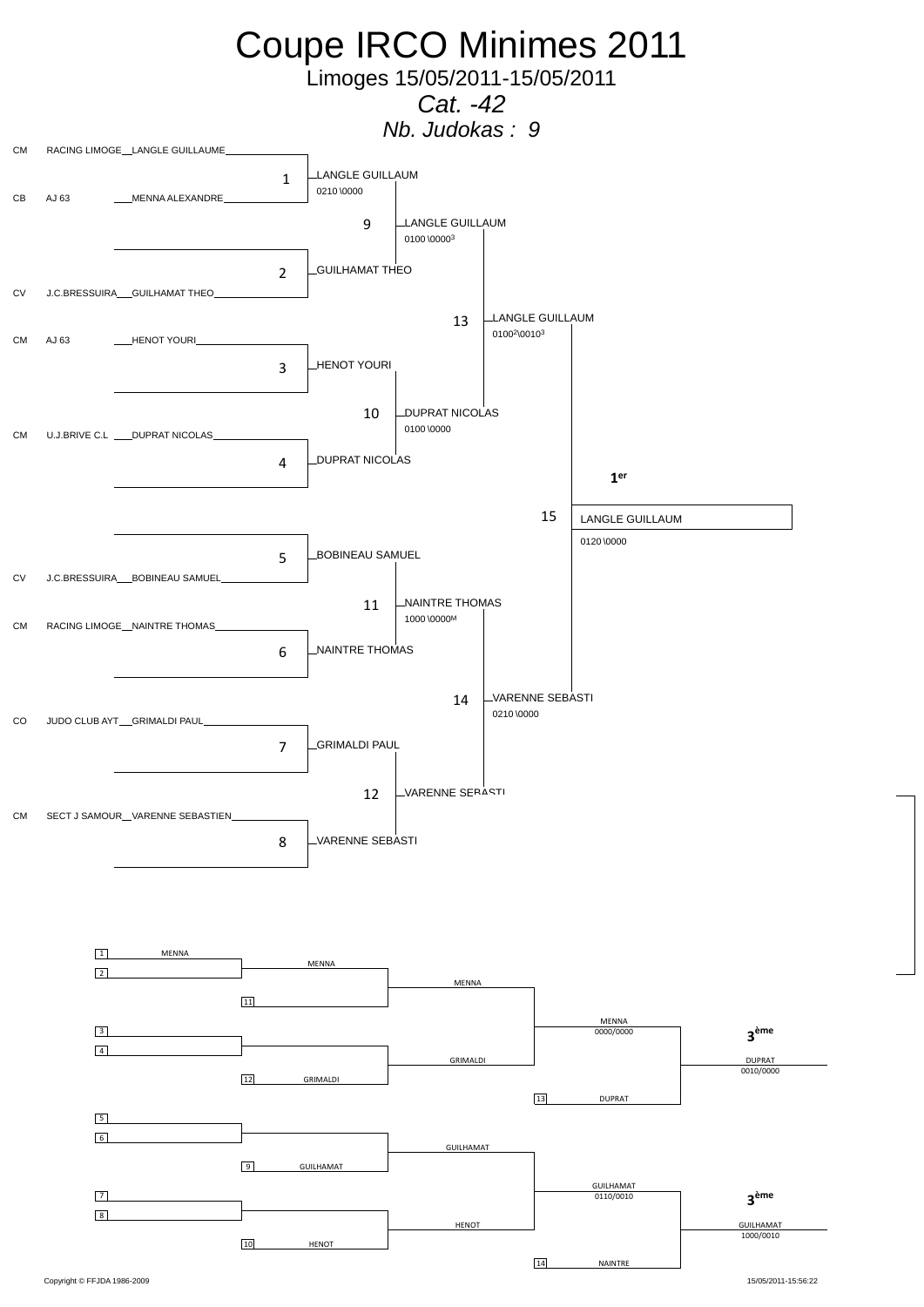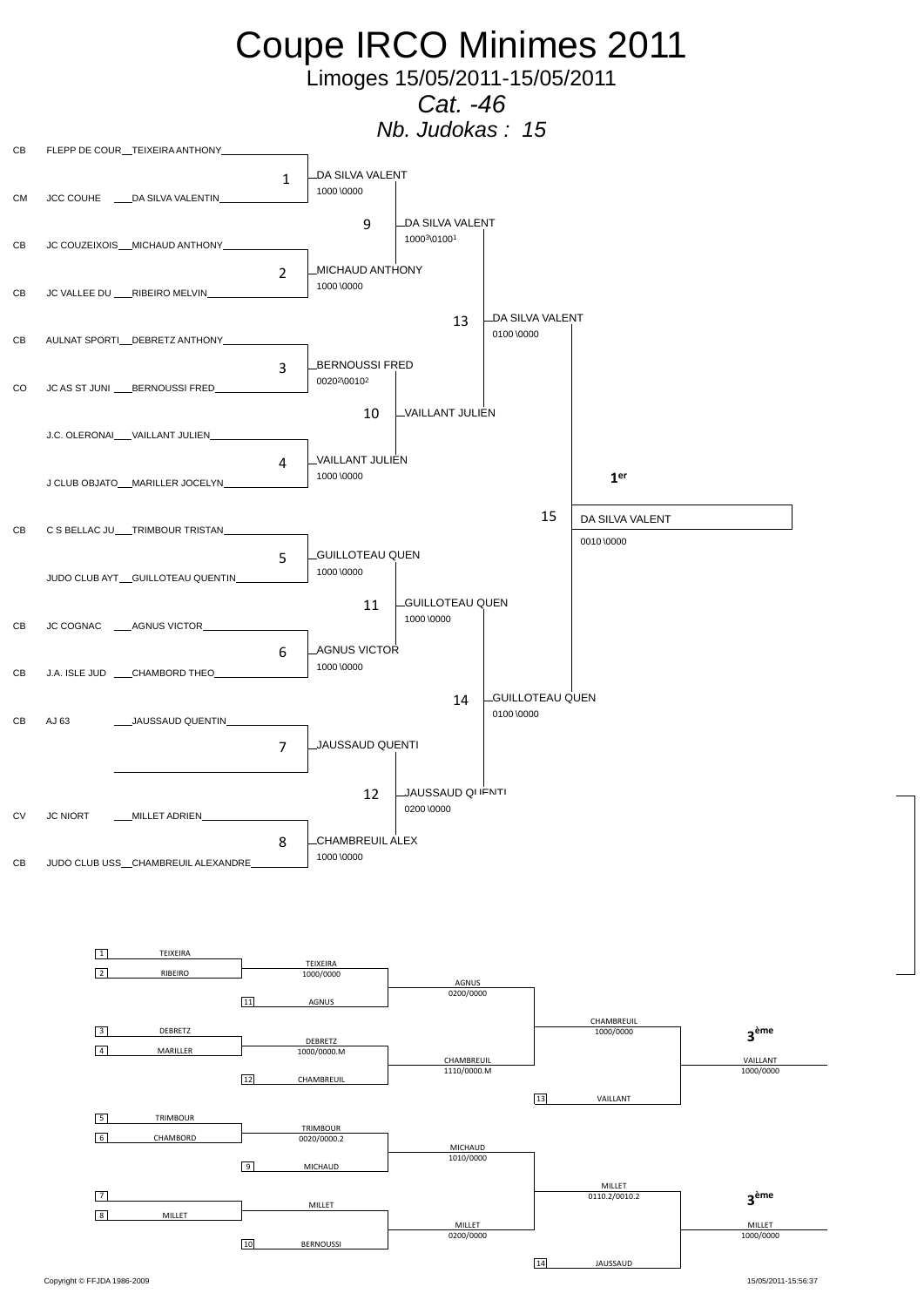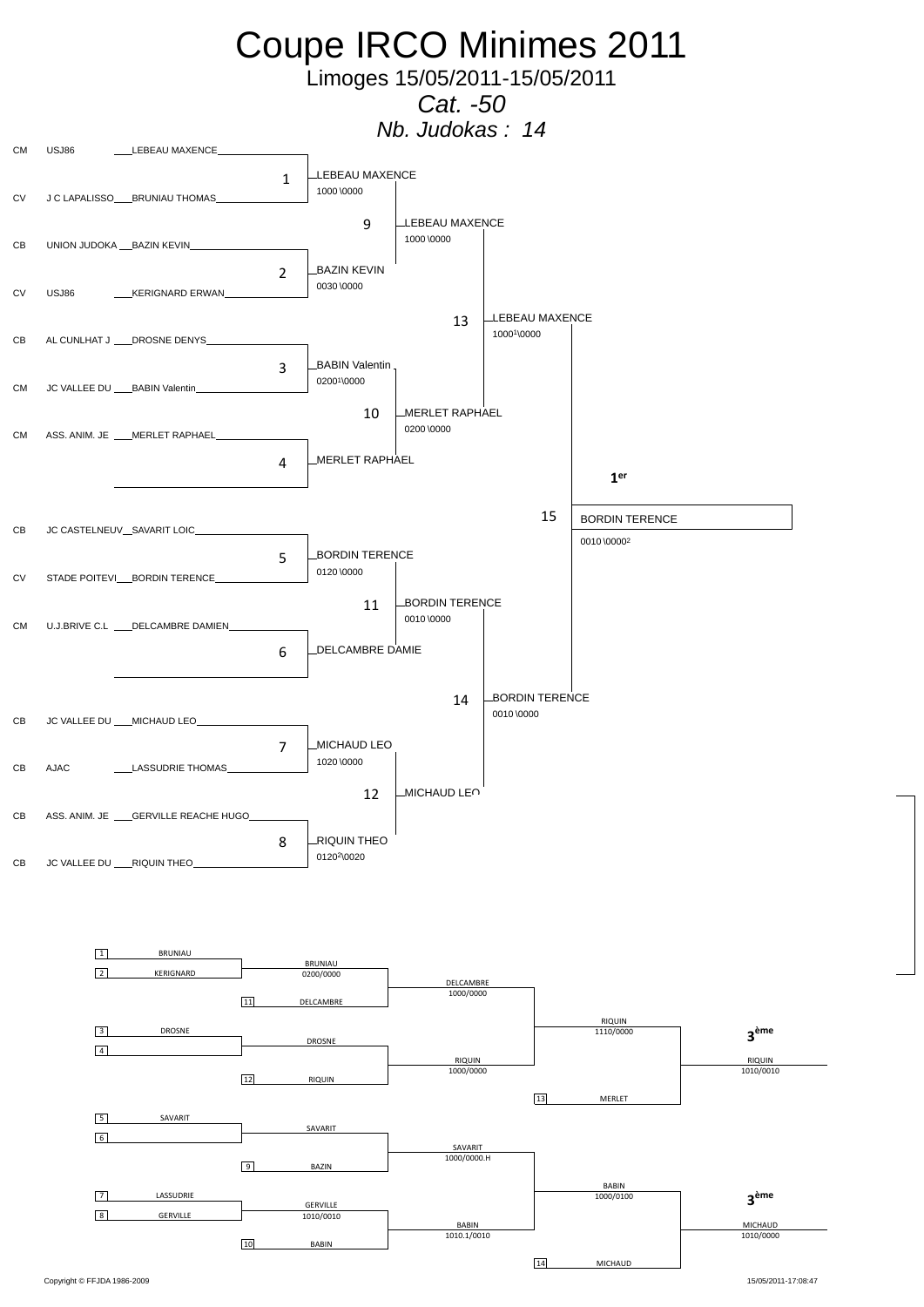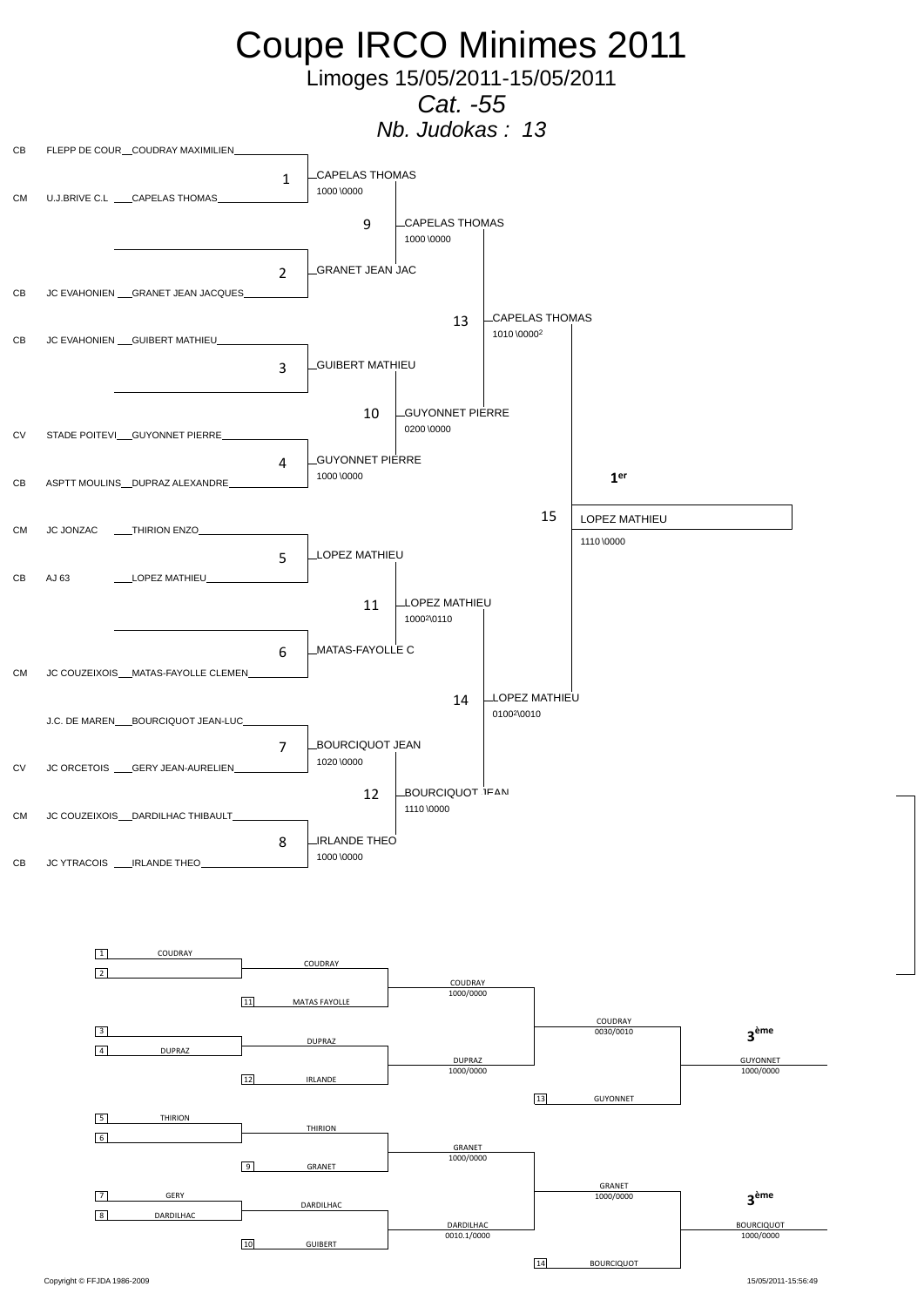## Coupe IRCO Minimes 2011

Limoges 15/05/2011-15/05/2011

*Cat. -60*

*Nb. Judokas : 7 Poule n° 1*

|              | CB   PCH PCH     FAUCHER HUGO | <b>JC NIORT</b>      |      | 1000        | 0200 | 1000 | 3/30 |
|--------------|-------------------------------|----------------------|------|-------------|------|------|------|
| CM   AUV AUV | <i>TRUSSARDI CHARL</i>        | A S MONTFERRAND      | 0010 |             | 1000 | 1000 | 2/20 |
|              |                               | <b>J.C.L HOUMEAU</b> | 0000 | 0000        |      | 0200 | 1/10 |
| CB   AUV AUV | <b>CASAS PAUL</b>             | AJAC                 | 0000 | <i>0000</i> | 0000 |      | 0    |

 *Ordre des combats: 1x2 - 3x4 - 1x3 - 2x4 - 1x4 - 2x3* 

*Poule n° 2*

|                 | CM   PCH PCH | <b>LOIBL VINCENT</b> | ANGOULEME JUDO         |       | 0020 | 0210 | 2/15 |
|-----------------|--------------|----------------------|------------------------|-------|------|------|------|
|                 | CM AUV AUV   | ORLAT SIMON          | <b>JC VALLONNAIS</b>   | 0010  |      | 1000 | 1/10 |
| CO <sub>1</sub> | PCH PCH      | PARADOT ARTHUR       | <b>JC ROCHEFORTAIS</b> | '0000 | 0000 |      | 0/0  |

 *Ordre des combats: 1x2 - 2x3 - 1x3*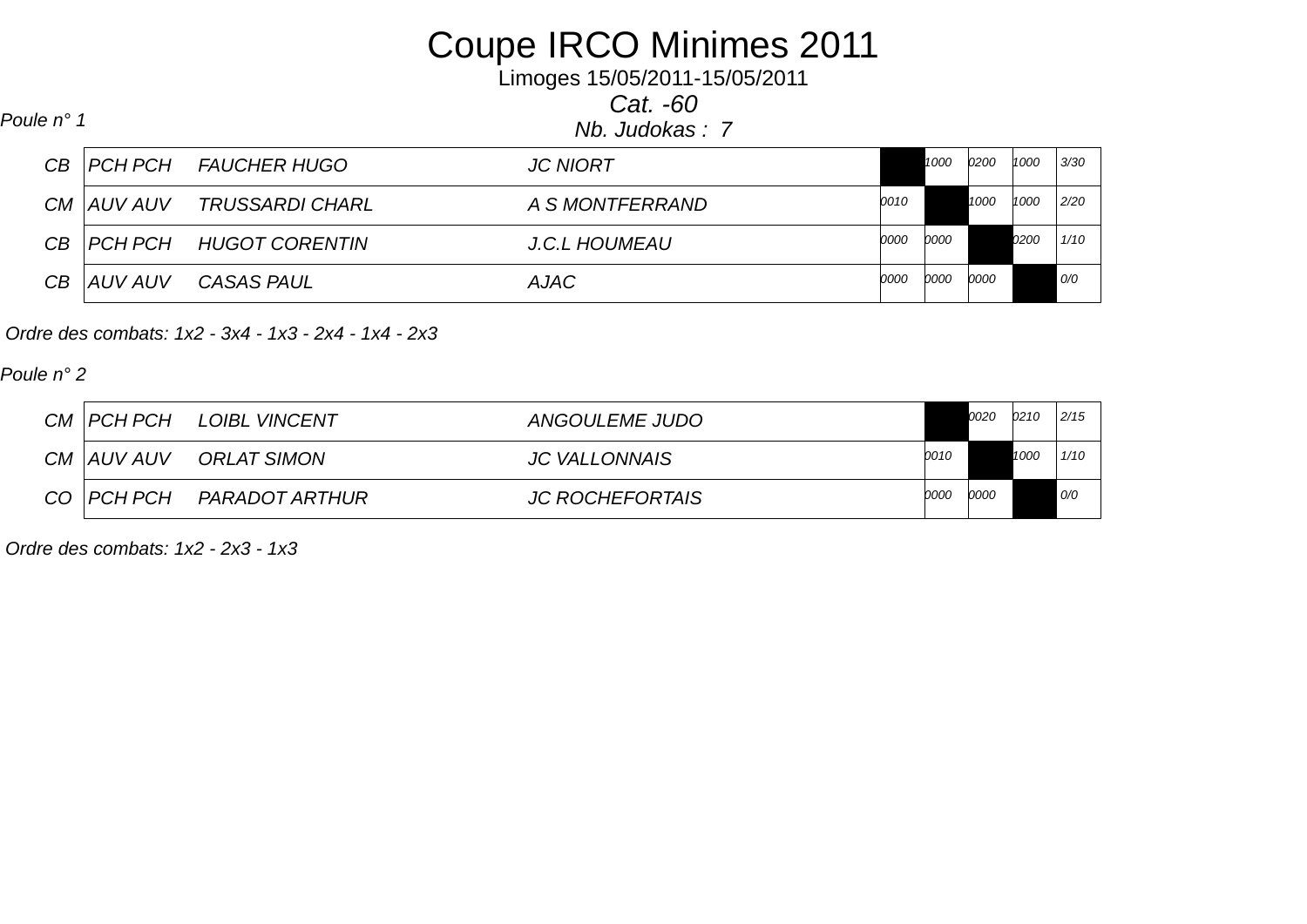Coupe IRCO Minimes 2011

Limoges 15/05/2011-15/05/2011 *Cat. -60 Nb. Judokas : 4* 



3 - TRUSSARDI CHA A S MONTFERAUV P1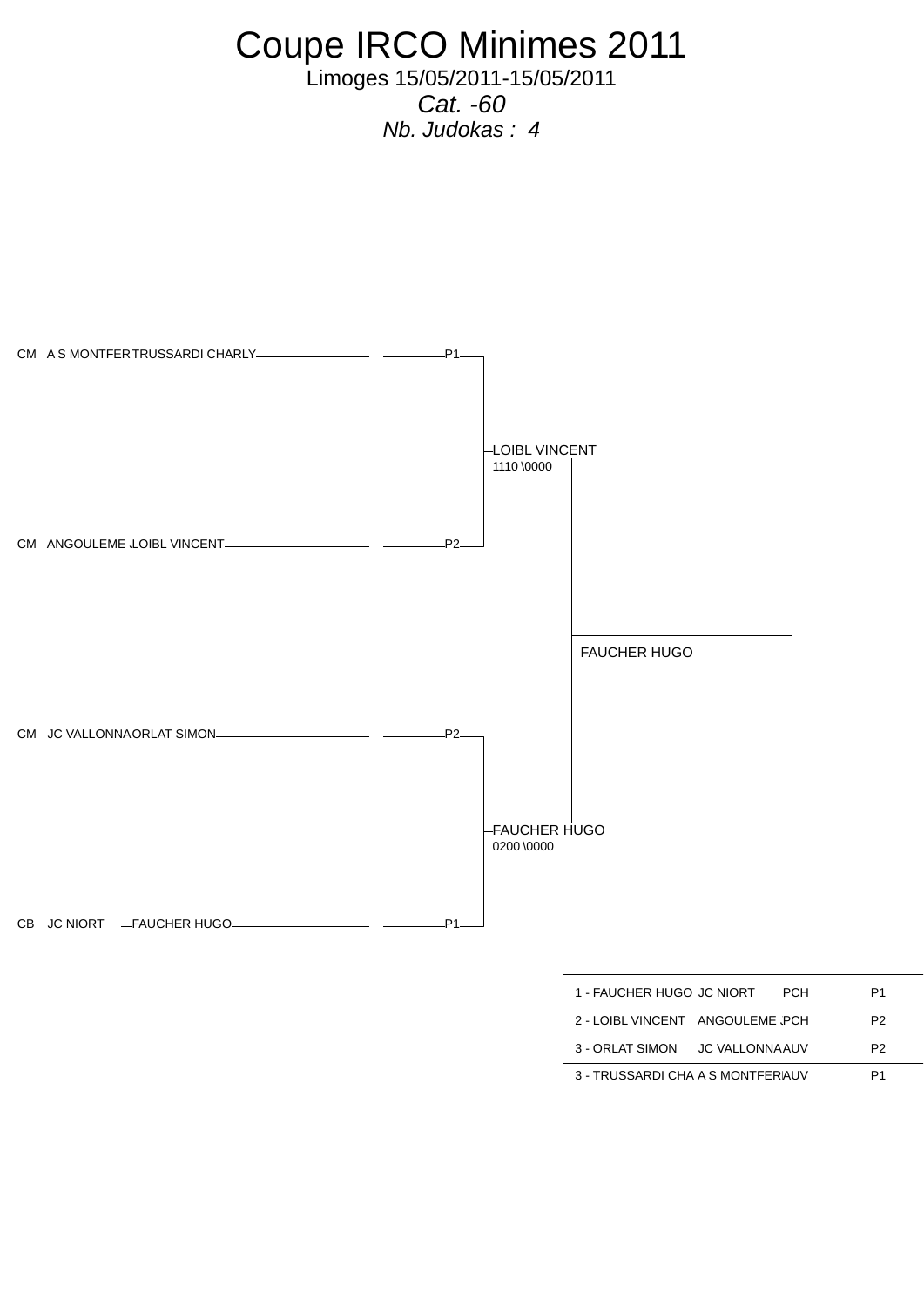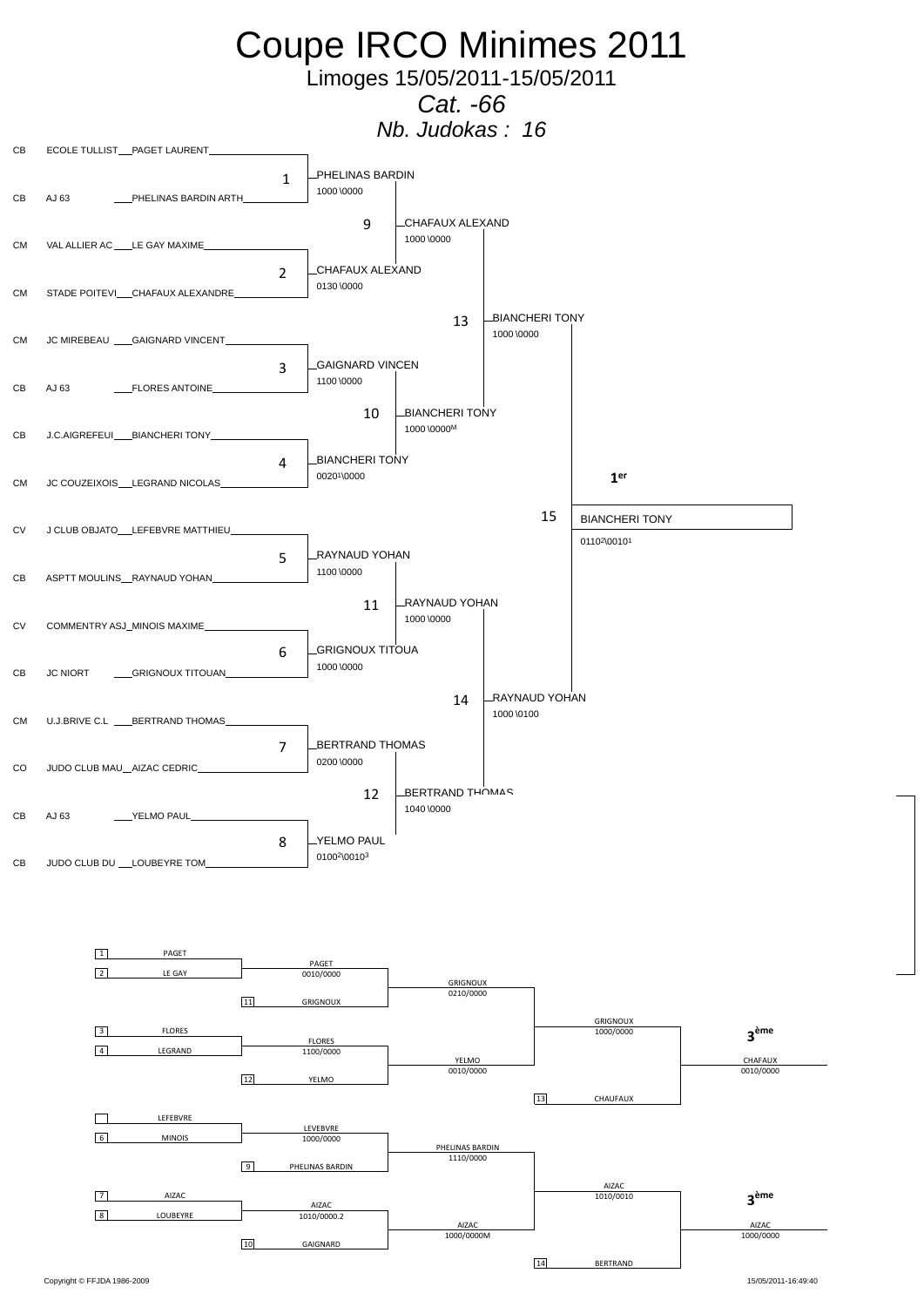